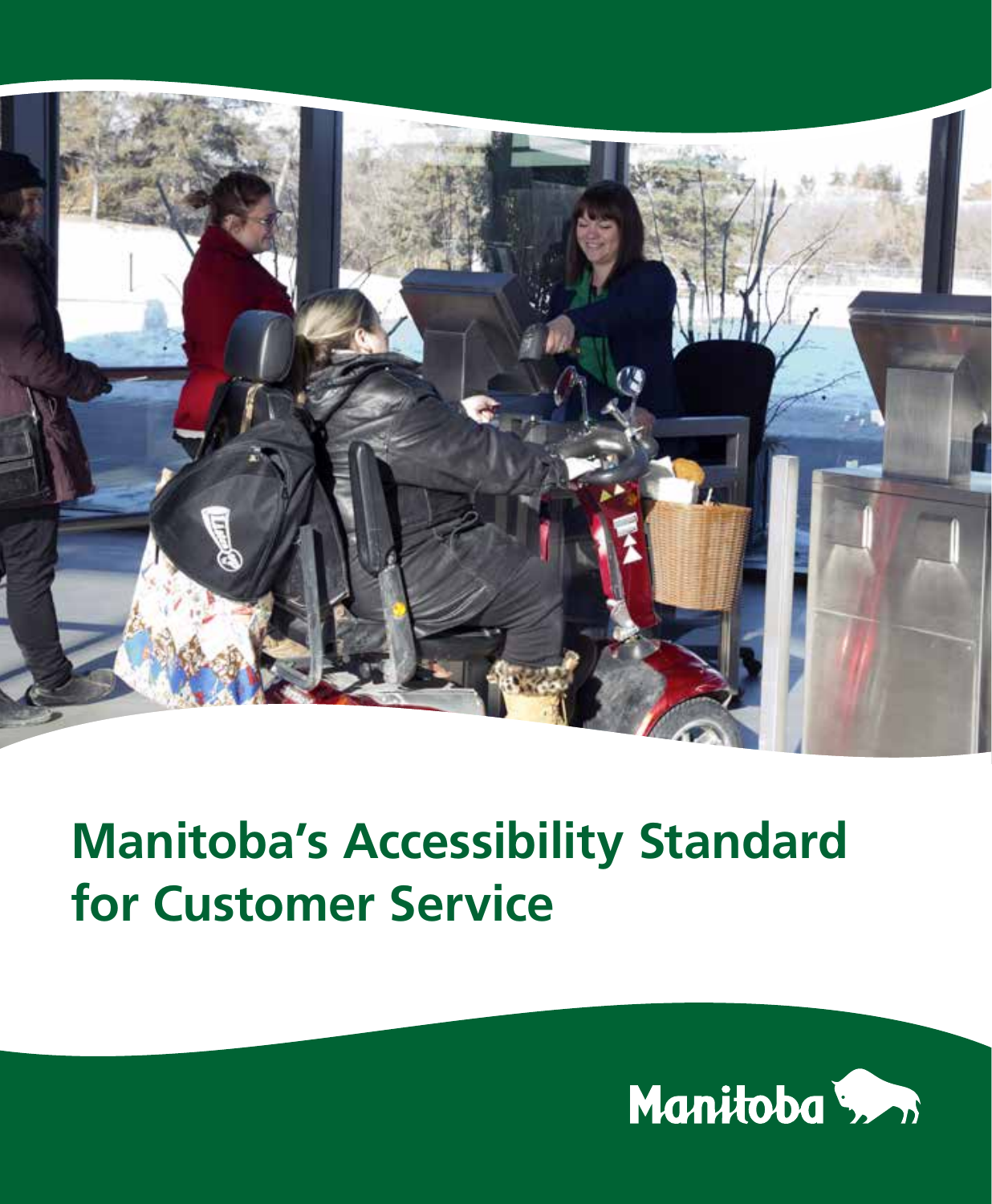The **Accessibility Standard for Customer Service** is now law in Manitoba. Businesses and organizations will be required to provide customer service that is accessible to all Manitobans.

This document is for information purposes only. This is not legal advice and should be read together with the regulations under The Accessibility for Manitobans Act.



Accessibility means people of all abilities have the opportunity to participate fully in everyday life.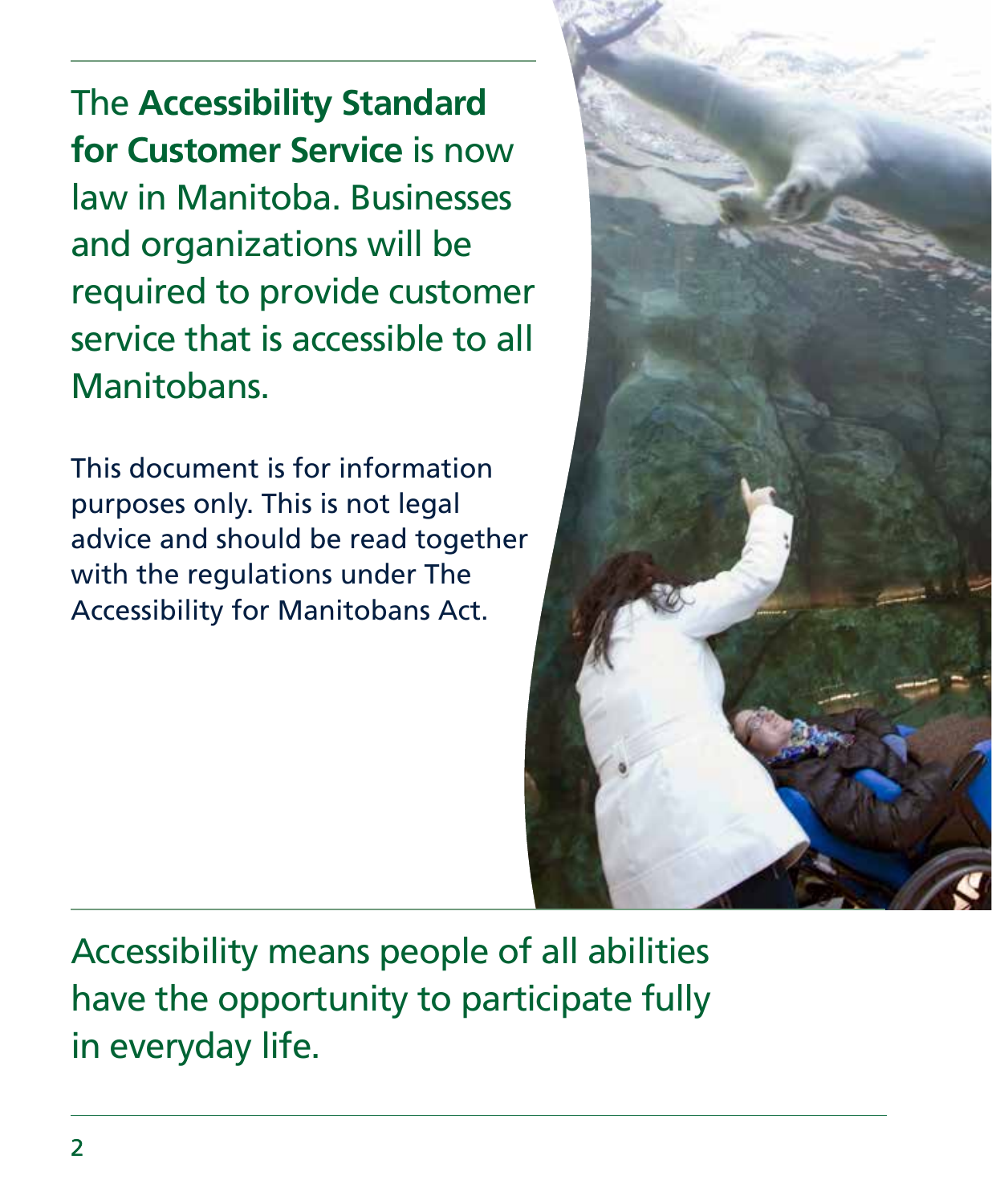# **The Accessibility for Manitobans Act**

The Accessibility for Manitobans Act became law in 2013. It provides a long-term, systemic and pro-active approach to dealing with accessibility issues. The Manitoba government's commitment to achieve significant progress by 2023 will make Manitoba more inclusive for everyone.

Following the Accessibility Standard for Customer Service, Manitoba will develop, implement, and enforce accessibility standards in:

- employment
- information and communications
- built environment which may include parks, sidewalks, curbs and roadways.
- transportation

These accessibility standards determine what businesses and organizations in Manitoba must do and by when.

The act builds on the requirements of The Human Rights Code (Manitoba) to create a made-in-Manitoba solution to eliminating barriers. The goal of the act is that Manitobans of all abilities reach their full potential.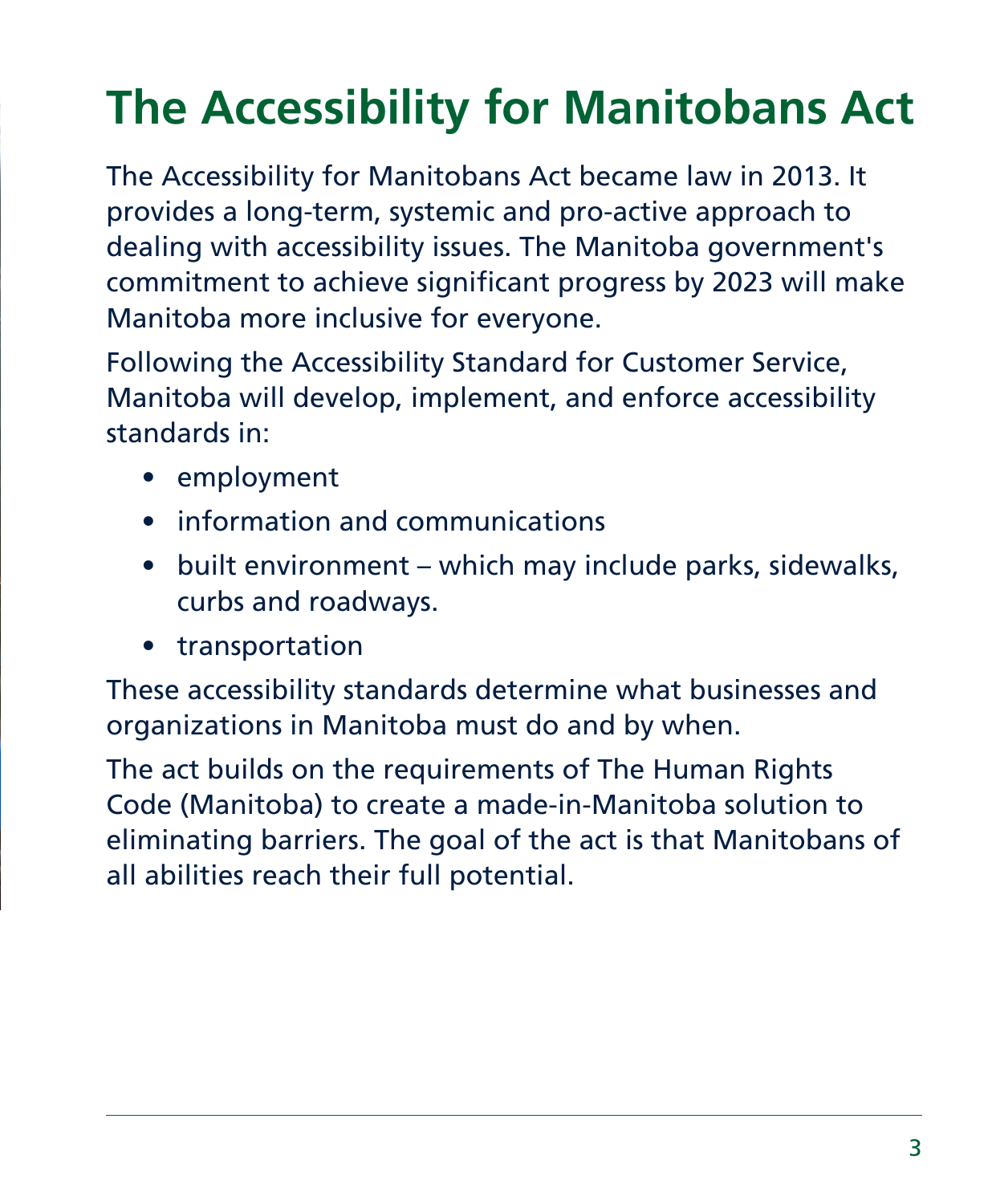

### **Did you know...**

Barriers to accessibility are a daily reality for more than 200,000 Manitobans.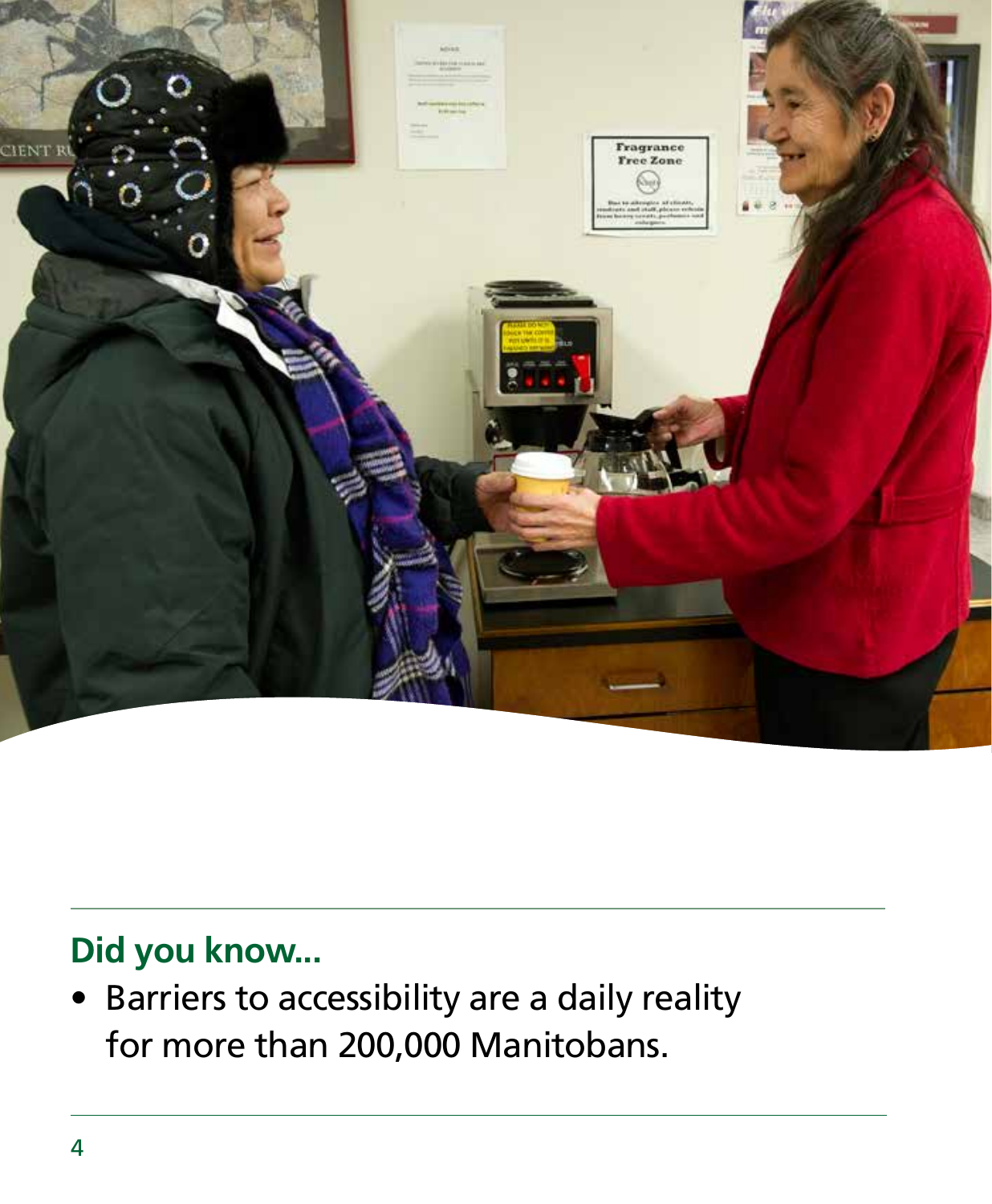## **Accessibility benefits us all**

Improving accessibility is the right thing to do. It's also the smart thing to do. What benefits people with disabilities, often benefits everyone.

Nearly every Manitoban has a disability, knows someone with a disability or will acquire a disability in the coming years.

## **Good service attracts more customers**

People disabled by barriers have an estimated buying power of about \$40 billion annually in Canada. They do business, shop and travel with their friends and families in our communities, just like everyone else. Learning how to eliminate barriers may attract customer loyalty and improve service for everyone.

Barriers to access affect many people, not just people with disabilities.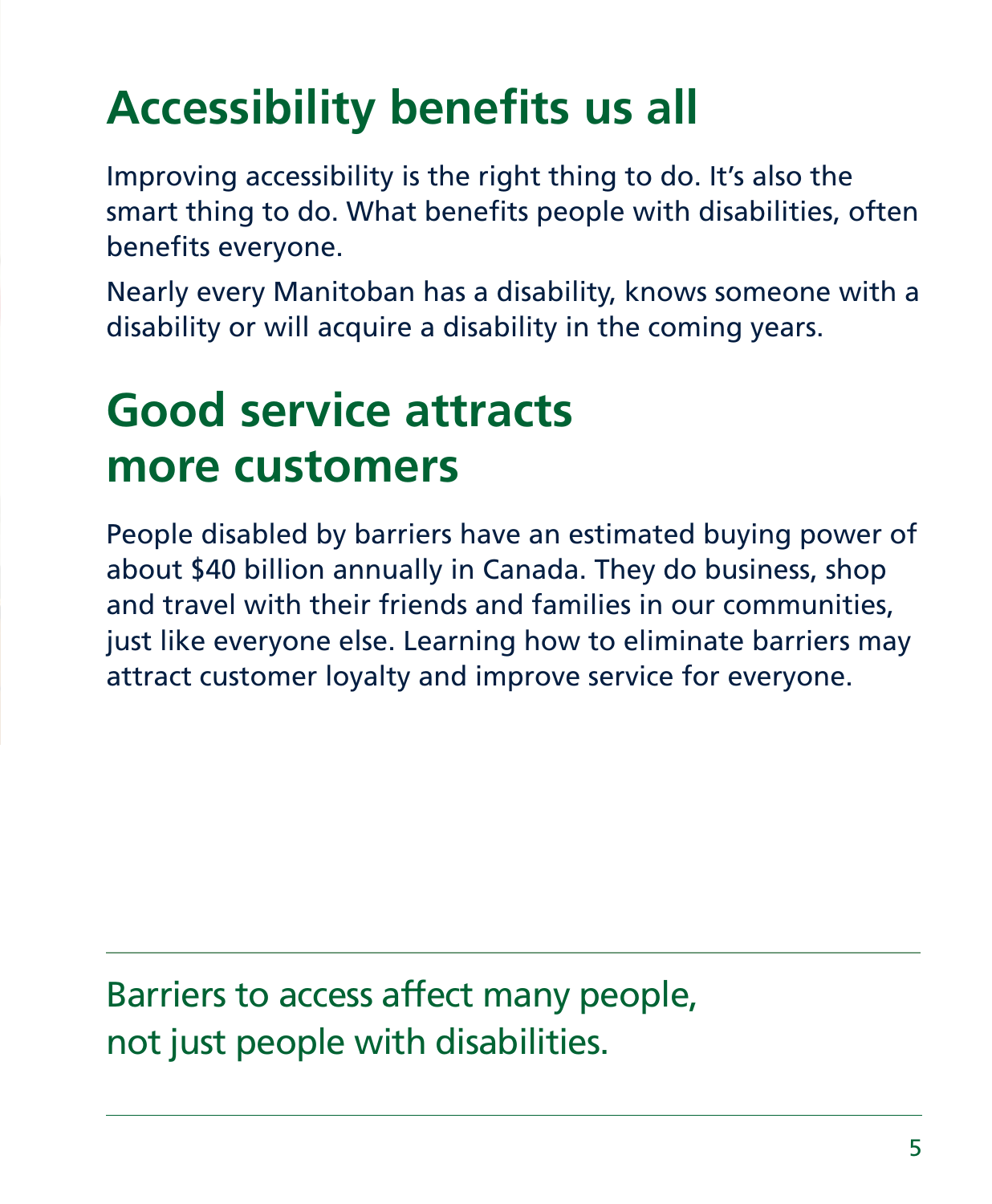

### **Did you know...**

• Most disabilities are invisible.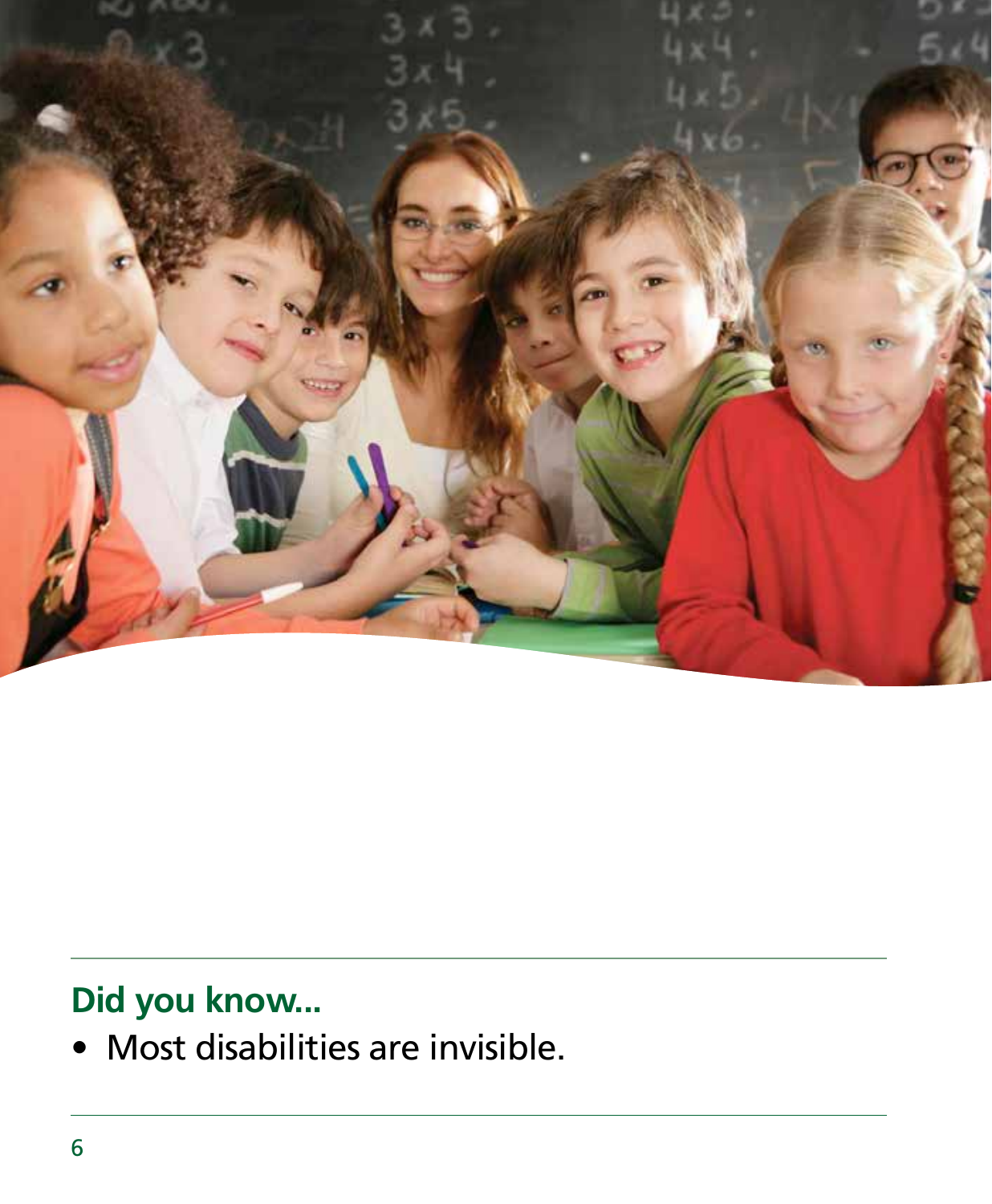## **What is the Accessibility Standard for Customer Service?**

In 2015, the Government of Manitoba introduced the Accessibility Standard for Customer Service, the first standard in The Accessibility for Manitobans Act. Accessibility standards are the building blocks of the act. They will be introduced gradually to create understanding and to allow for planning among affected organizations.

Accessible customer service means that organizations and businesses provide products or services in an efficient, fair and respectful manner to people of all abilities. Often, this can be done at no cost.

Becoming aware and removing barriers offer new opportunities for people across a full range of disabilities, including physical, vision, hearing, mental health, developmental, learning and other disabilities.

### **What can you do?...**

• Accessible Customer Service can be as easy as asking, how can I help?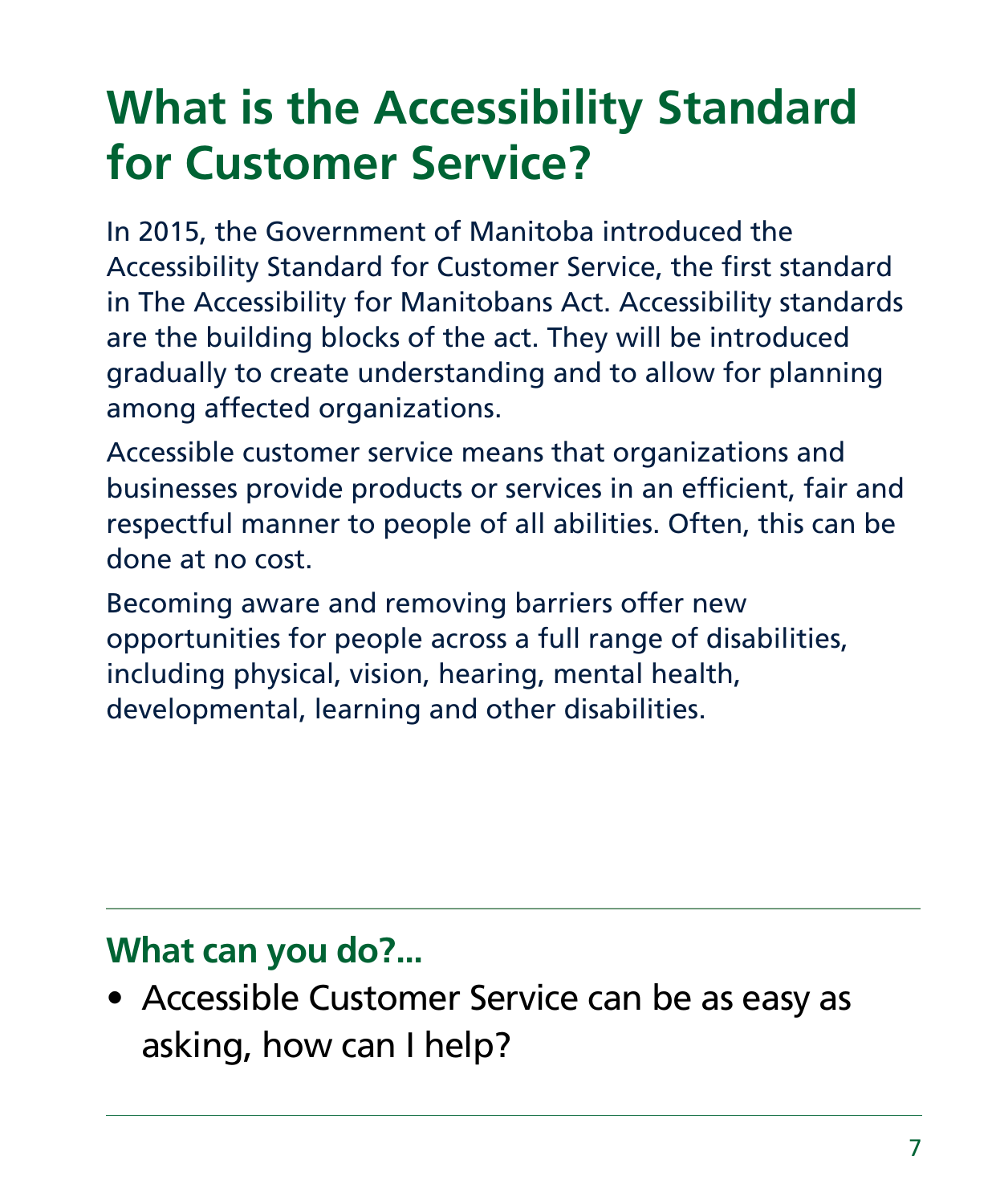

An accessibility barrier is anything that limits or prevents a person from being able to receive information, services and goods, or to access space or activities. Attitude can be the biggest barrier.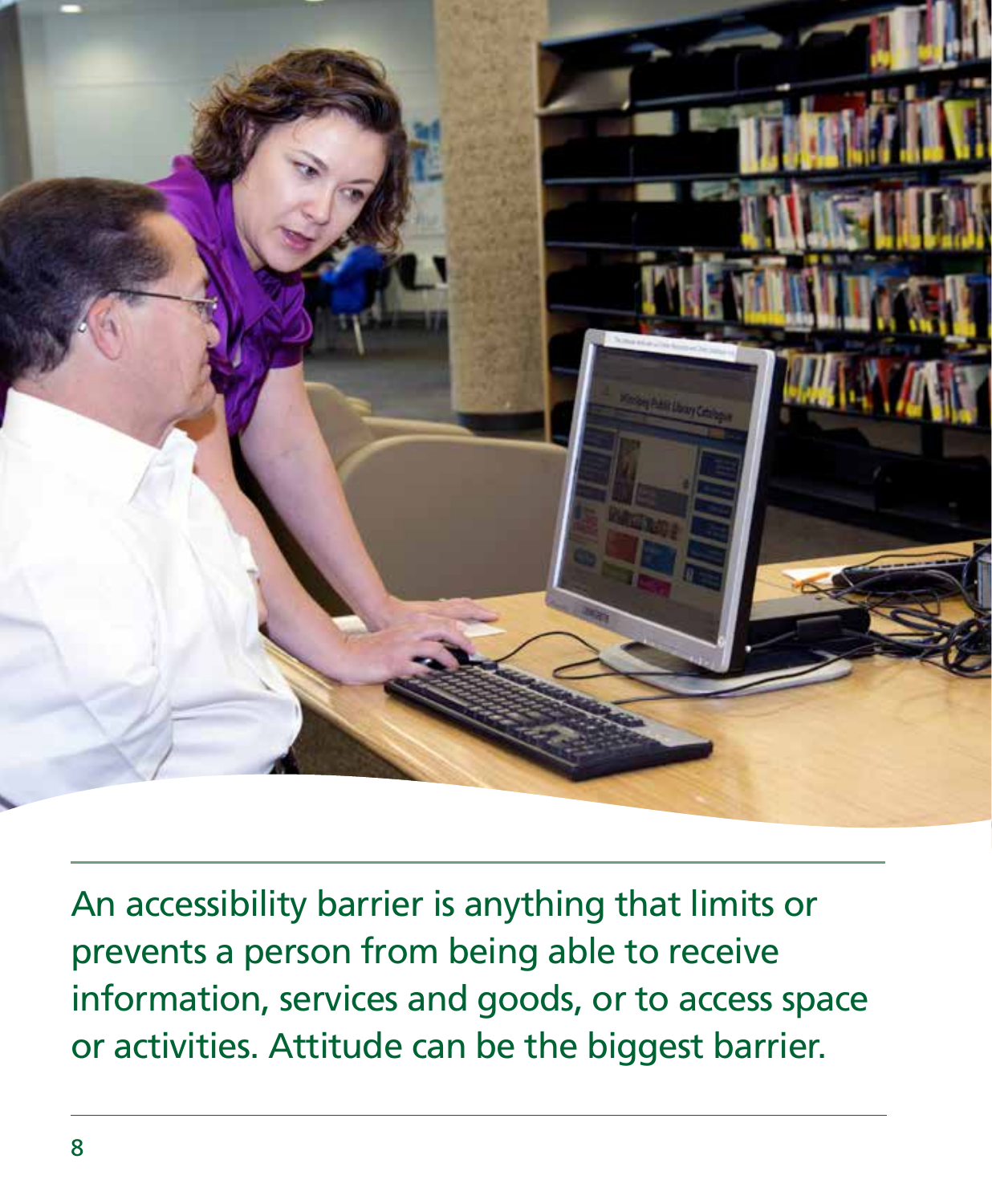### **What are barriers to customer service?**

- **Attitudinal** barriers are beliefs that limit opportunities available to people with disabilities. Stereotypes and assumptions are attitudinal barriers. An example is thinking that people who cannot communicate verbally have nothing to say.
- **Architectural and physical** barriers are features of buildings or spaces that cause problems for people with disabilities. Examples include store aisles that are too narrow for a person who uses a walker, or a parking lot without spaces designated for people with disabilities.
- **Information or communication** barriers prevent people from easily understanding information. Examples include signs that are confusing or type that is too small.
- **Technology** barriers are often related to information and communications. Although technology should enhance the user experience, it can create new barriers. An example is a website that cannot be accessed by people who are blind and use screen-reading software.
- **Systemic** barriers are policies, practices or procedures that discriminate against people with disabilities. An example is applying a pet policy to service animals.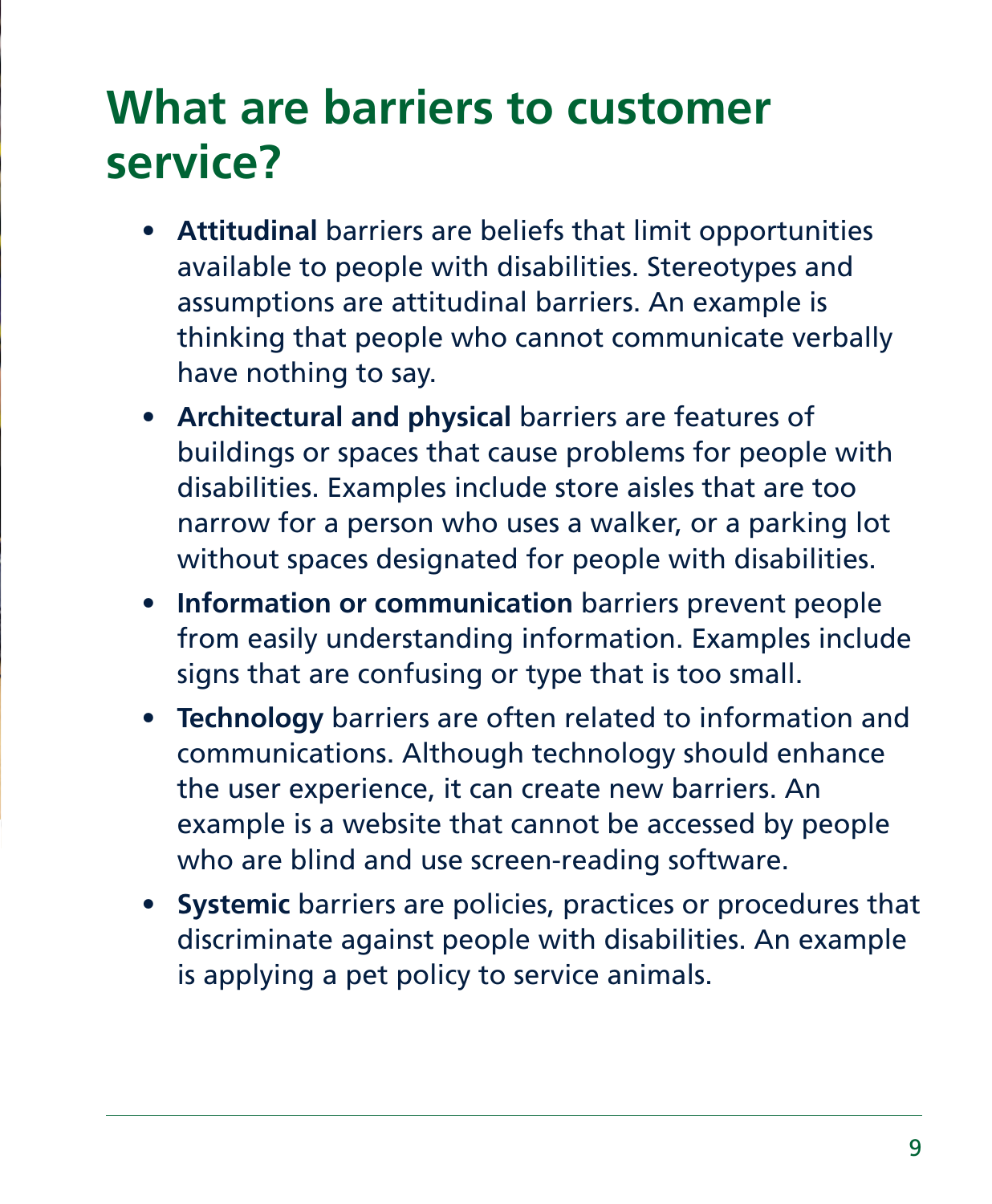### **How to comply with the Accessibility Standard for Customer Service**

### **Who needs to comply?**

The standard applies to public, private and non-profit organizations with one or more employees. It also applies to third parties such as consultants and contractors.

#### **When do businesses and organizations need to comply with the standard?**

Some sectors have more time than others to comply with the customer service standard. The sector you are in will determine when you need to comply.

**The Government of Manitoba** and its departments had until **November 2016** to comply – one year after the standard became law. This ensures that the Government of Manitoba demonstrates strong leadership.

**Public Sector Organizations** have until **November 2017** to comply – two years after the standard has become law. This way, they can build on their accessibility plans required by the act.

The public sector includes Crown corporations, regional health authorities, colleges, universities, school divisions, municipalities and government agencies, boards and commissions.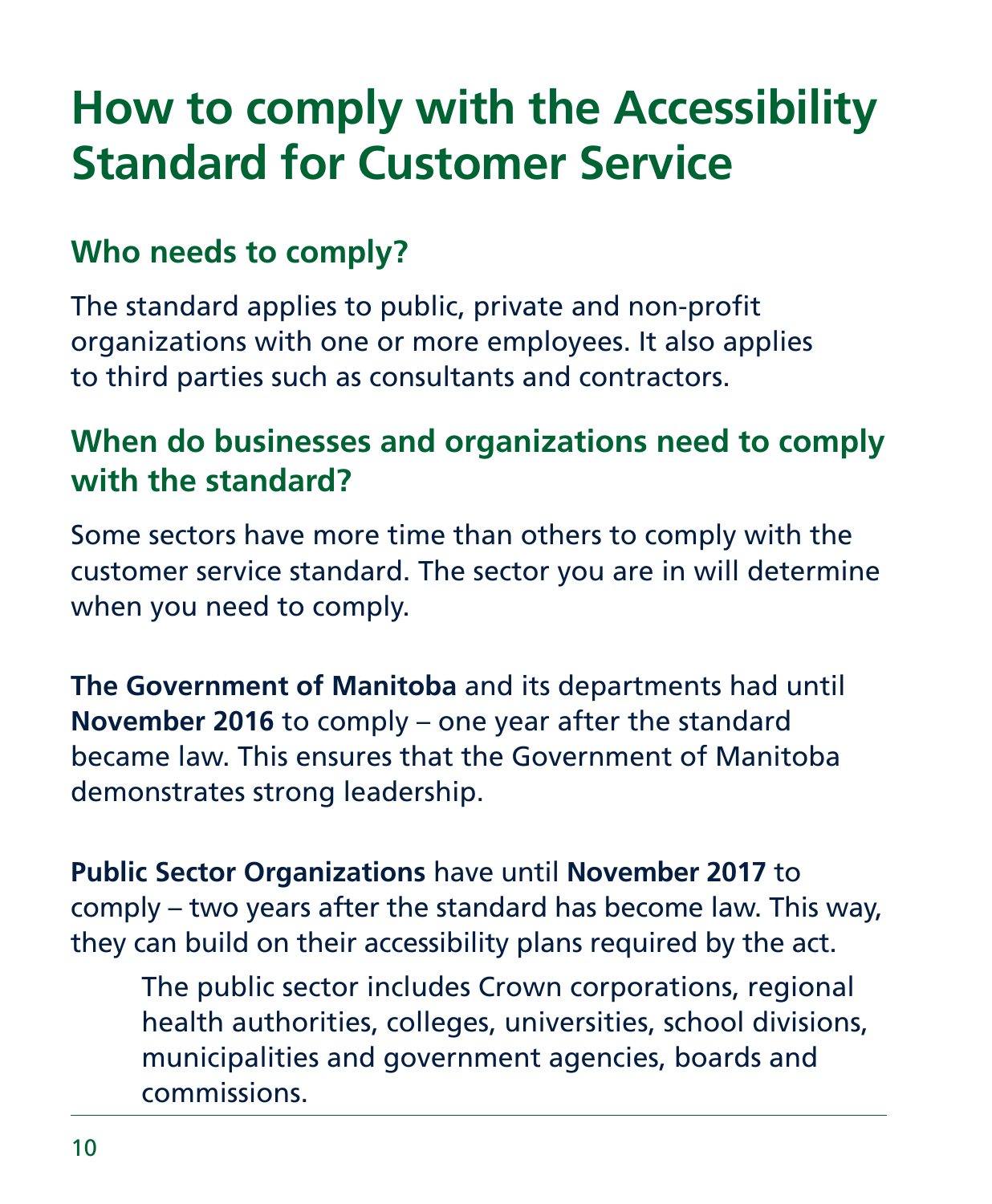

**Private Sector and Non-profit Organizations** have until **November 2018** to comply – three years after the standard becomes law. This provides them with more time to prepare for compliance.

The private sector includes businesses such as stores and shops, restaurants, hotels, bars, conference centres, as well as charities, places of worship and non-profit organizations.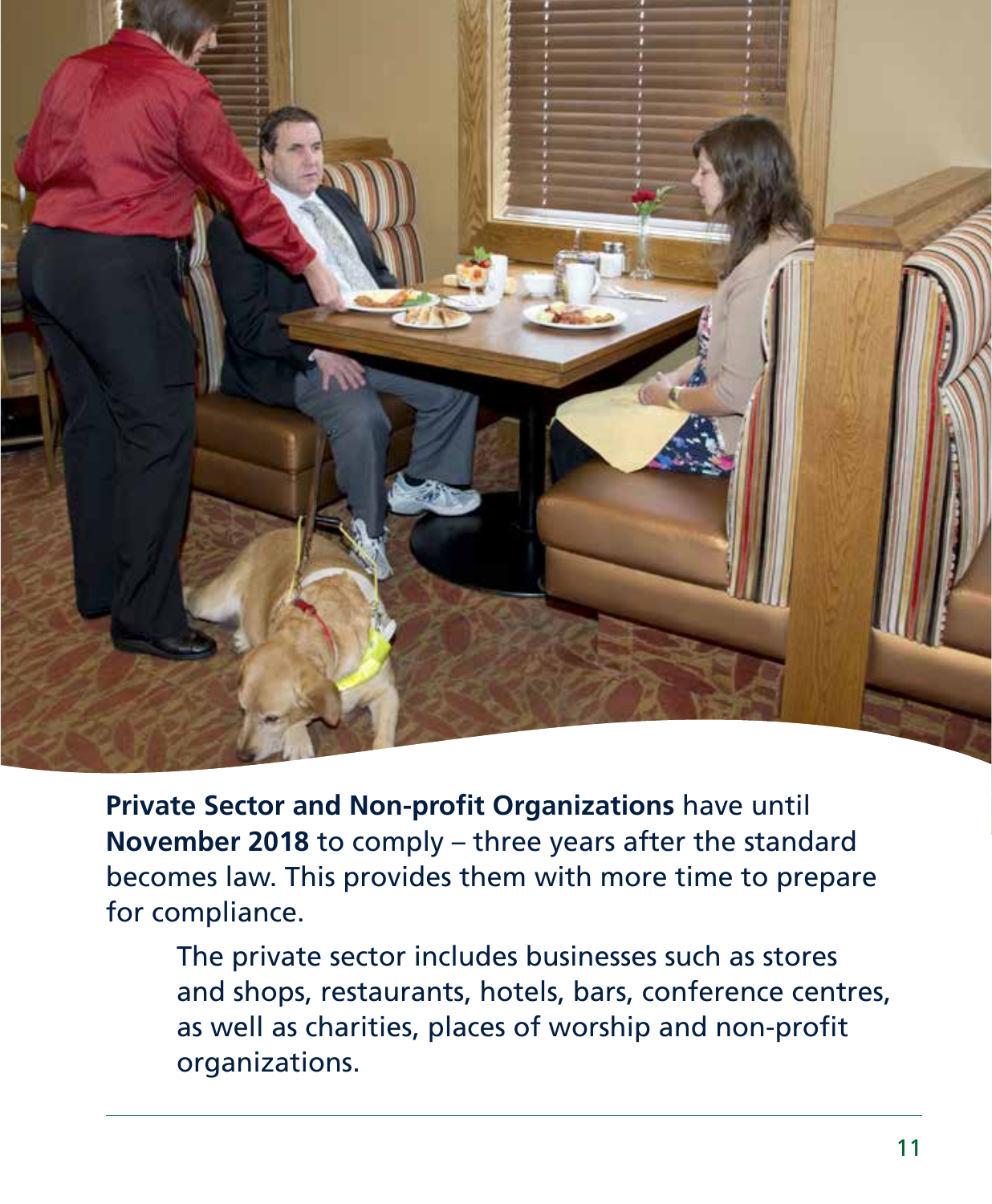### **What do businesses and organizations need to do to comply with the standard?**

The standard includes a number of legal requirements. Organizations and businesses with at least one employee must introduce policies and practices in the following areas:

- Ensure **communication** with a person disabled by a barrier is done in a way that removes the barrier. For example, use easy-to-read fonts and plain language.
- Welcome the use of **assistive devices** to remove or reduce barriers. Do not charge fees for use of on-site assistive devices, such hearing technology, descriptive video, or wheelchairs.
- Welcome **support persons** to enter and remain with your customer. Avoid charges for a support person when possible. If there is an admission fee for a support person, give advance notice to the customer.
- Welcome **people with service animals** to enter a restaurant, store, hotel, taxi or other place where the public, customers or guests are generally allowed.
- Create **barrier-free access** to goods and services, so they benefit everyone as intended. For example remove boxes or other obstructions from hallways.
- Inform the public when there are **temporary barriers** to buildings, spaces or services. An example is if the elevator is out of order.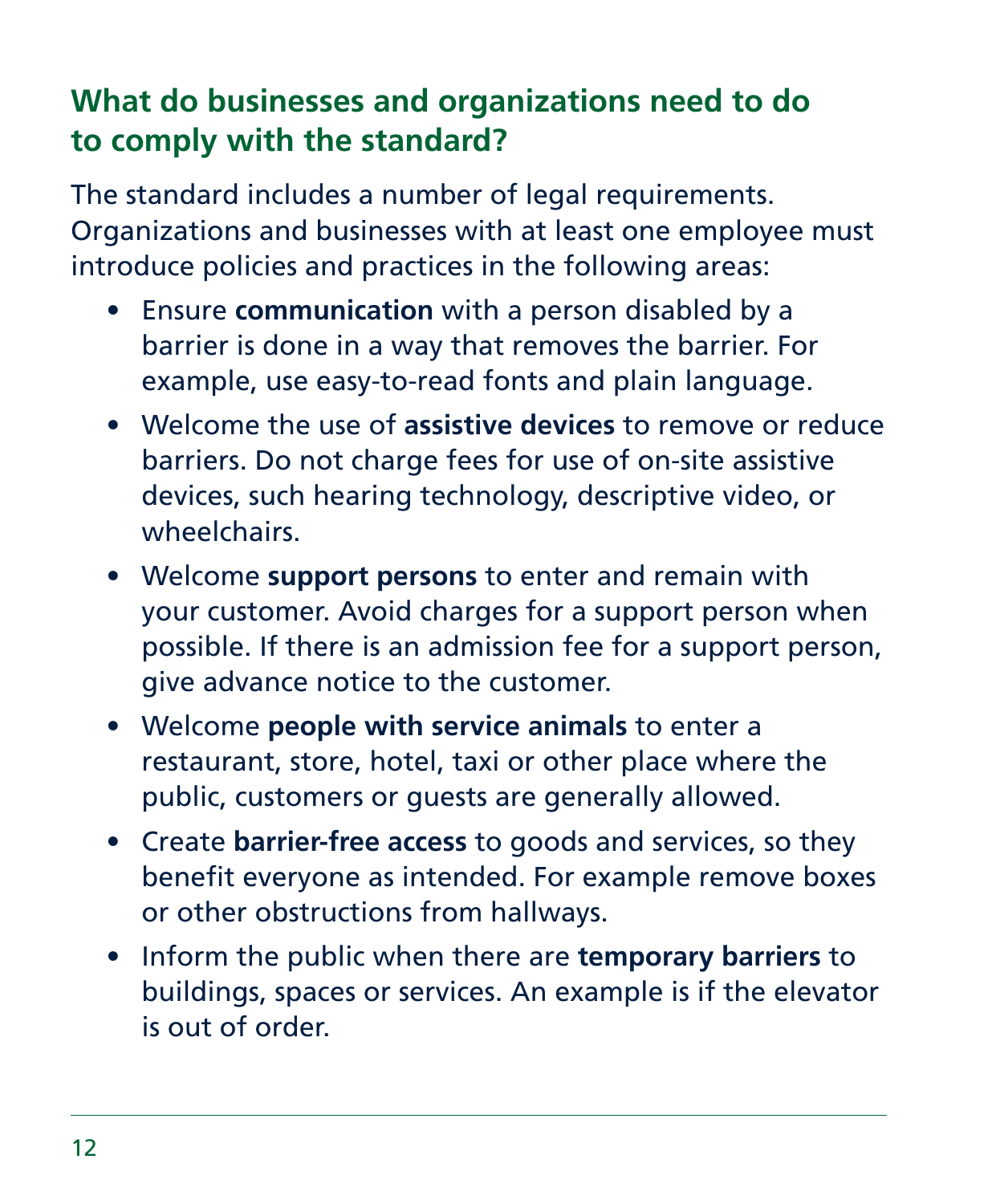

- Introduce a process to receive and respond to **feedback**, including what action will be taken to respond to complaints. Make the information about the feedback process readily available to the public on-site, on the webpage and offer alternate format.
- Ensure employees receive **training** on how to serve people disabled by barriers. Include everyone who participates in, or is responsible for, the implementation of policies and practices.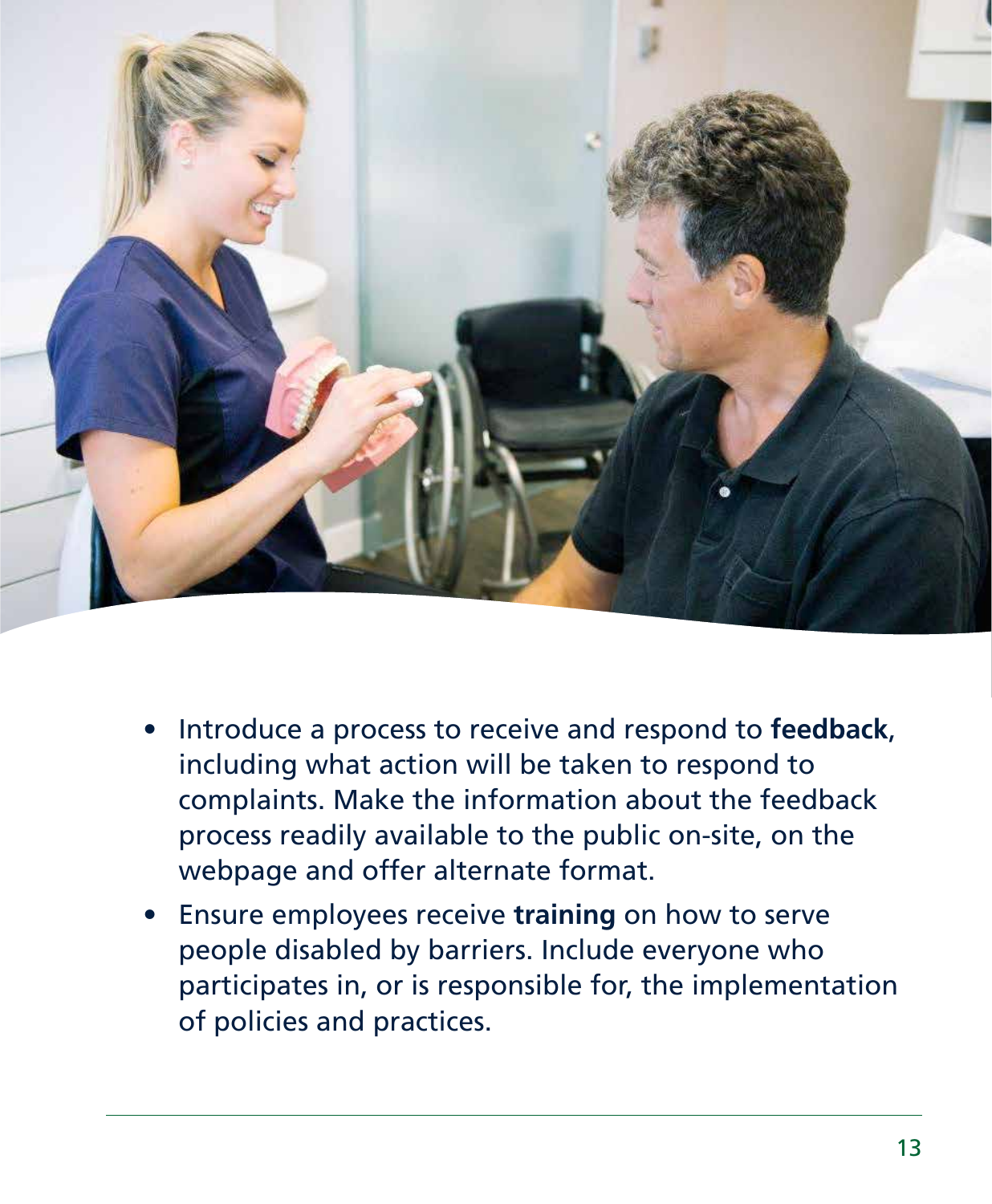# **Additional requirements**

Public sector organizations must make public events accessible to people with disabilities by:

- announcing events in a manner that is accessible
- holding events in accessible meeting places
- inviting requests for relevant disability accommodations

Public sector organizations, businesses and organizations with 20 or more employees must:

- document in writing all policies, practices and procedures for providing accessible customer service to people disabled by barriers
- let customers know these documents are available on request

These organizations must have a document, or documents that include:

- general policies, practices and procedures on providing goods or services to people disabled by barriers
- the steps to take when there is a temporary disruption in services or facilities
- an employee training plan
- a description of the feedback process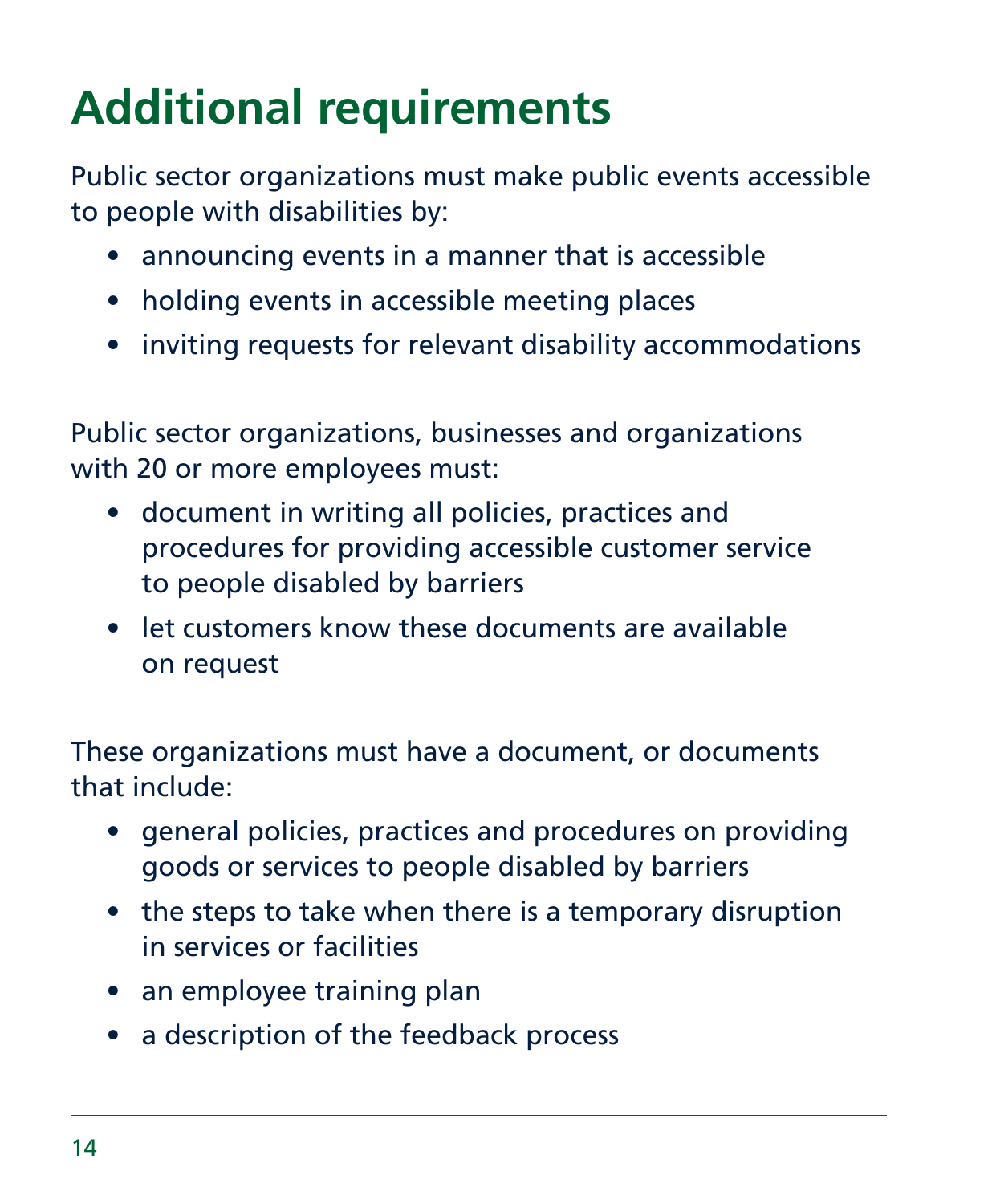### *The Human Rights Code* **(Manitoba)**

The Accessibility Standard for Customer Service requires that training includes the rights and responsibilities covered by The Human Rights Code (Manitoba). The Code overrides any other law, unless that law specifically says otherwise.

The definition of discrimination in The Code includes the failure to reasonably accommodate the needs of individuals or groups such as those with mental and physical disabilities.

Reasonable accommodation means adjusting a rule, or even a physical space, allowing for changes to the way things are usually done. Organizations should have a policy in place to help determine if the accommodation is reasonable. If it is not possible for the provider to grant the request in full, or in part, he/she must show that it would cause undue hardship.

#### **Resources**

Go to **www.AccessibilityMB.ca** for the latest information on Manitoba's accessibility legislation, including:

- updates on standards and compliance deadlines
- guides, tools and tips on how to make your organization accessible
- more about The Accessibility for Manitobans Act